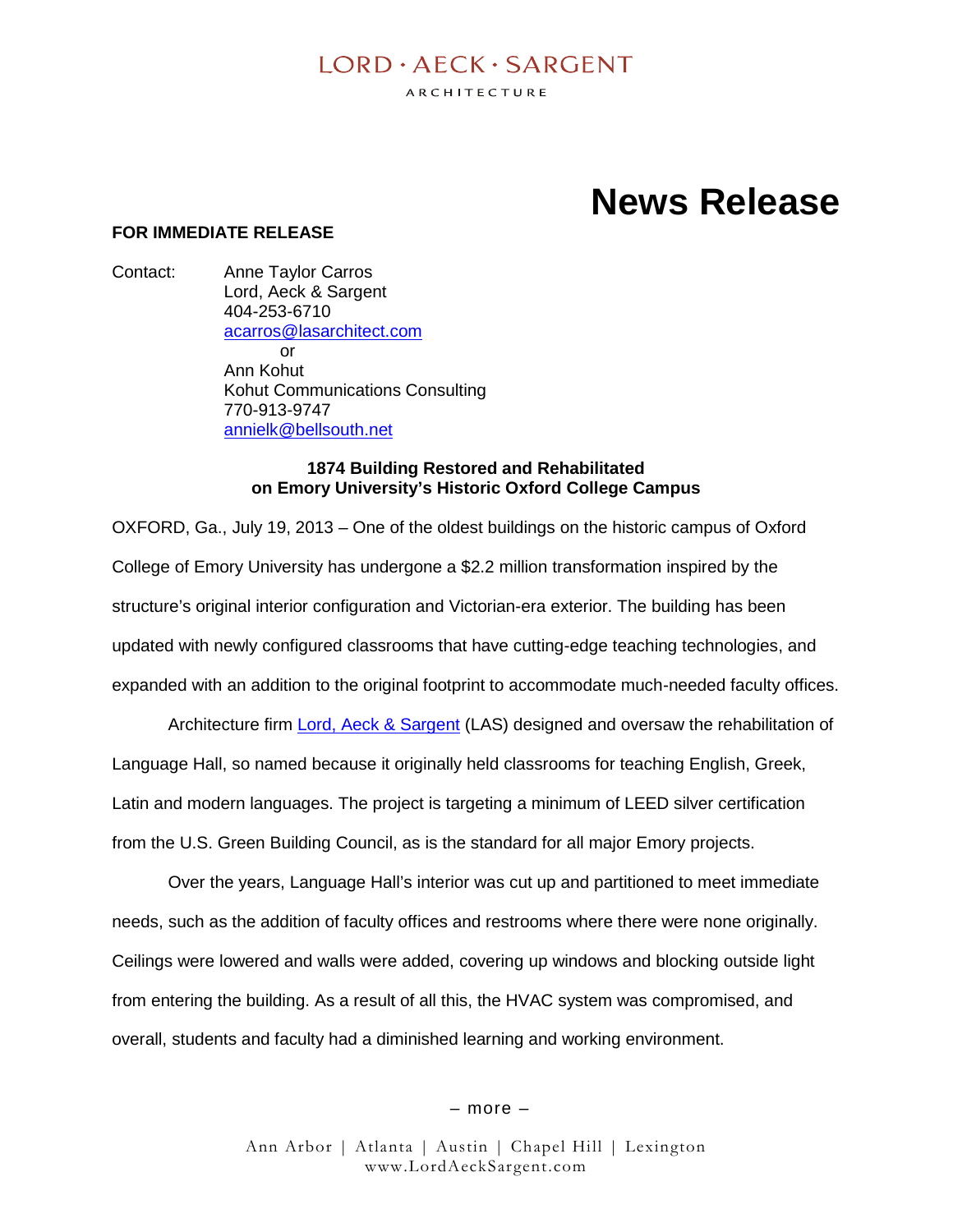"We knew that the configuration of Language Hall compromised its effectiveness, and we could see the potential it had to blend the legacy of the 19th century with learning technology of the 21st century," said Myra Frady, Oxford College dean for resource planning and chief financial officer. "We are grateful that our partner, Lord, Aeck & Sargent, had the same vision and attentiveness to historic detail as ours."

# **Removal of walls, ceilings reveals original floor plan**

When LAS began work on Language Hall, an 1874, two-story building with Greek Revival massing and Italianate detailing, its 4,000-square-foot interior was a hodgepodge of small classrooms, awkward faculty offices and makeshift restrooms.

"We didn't have much to go on in trying to imagine the original interior with the exception of a book**<sup>1</sup>** written about the history and architecture of Oxford College, and it included a diagram of Language Hall's first floor in the late 19th century," said Susan Turner, LAS principalin-charge of the rehabilitation. "The diagram showed a staircase in the middle of a corridor leading from the rear entry up to the upper level. The corridor was flanked on either side by large symmetrical classrooms. The main front entry included twin doors, each opening into one of the classrooms."

Although neither floor in the pre-rehabilitation configuration resembled the original plan diagram, removal of added walls and lowered ceilings revealed that the first floor central corridor and stair did exist as shown in the diagram, and that the second floor was similarly arranged. Even though the orientation of the corridor had been changed during the  $20<sup>th</sup>$  century renovations, the team found portions of the original plaster-covered masonry-bearing corridor walls, which helped in understanding the historic plan configuration.

\_\_\_\_\_\_\_\_\_\_\_\_\_\_\_\_\_\_\_\_\_\_\_\_\_\_\_\_\_\_\_\_\_\_\_\_\_\_\_\_\_\_\_\_\_\_\_\_\_\_\_\_\_\_\_\_\_\_\_\_\_\_\_\_\_\_\_\_\_\_\_\_\_\_\_\_\_\_\_\_\_\_\_\_\_\_\_\_\_\_\_\_\_\_\_\_\_\_

<sup>&</sup>lt;sup>1</sup> "Cornerstone and Grove: A Portrait in Architecture and Landscape of Emory's Birthplace in Oxford, Georgia," by Erik Oliver. © 2009, Oxford College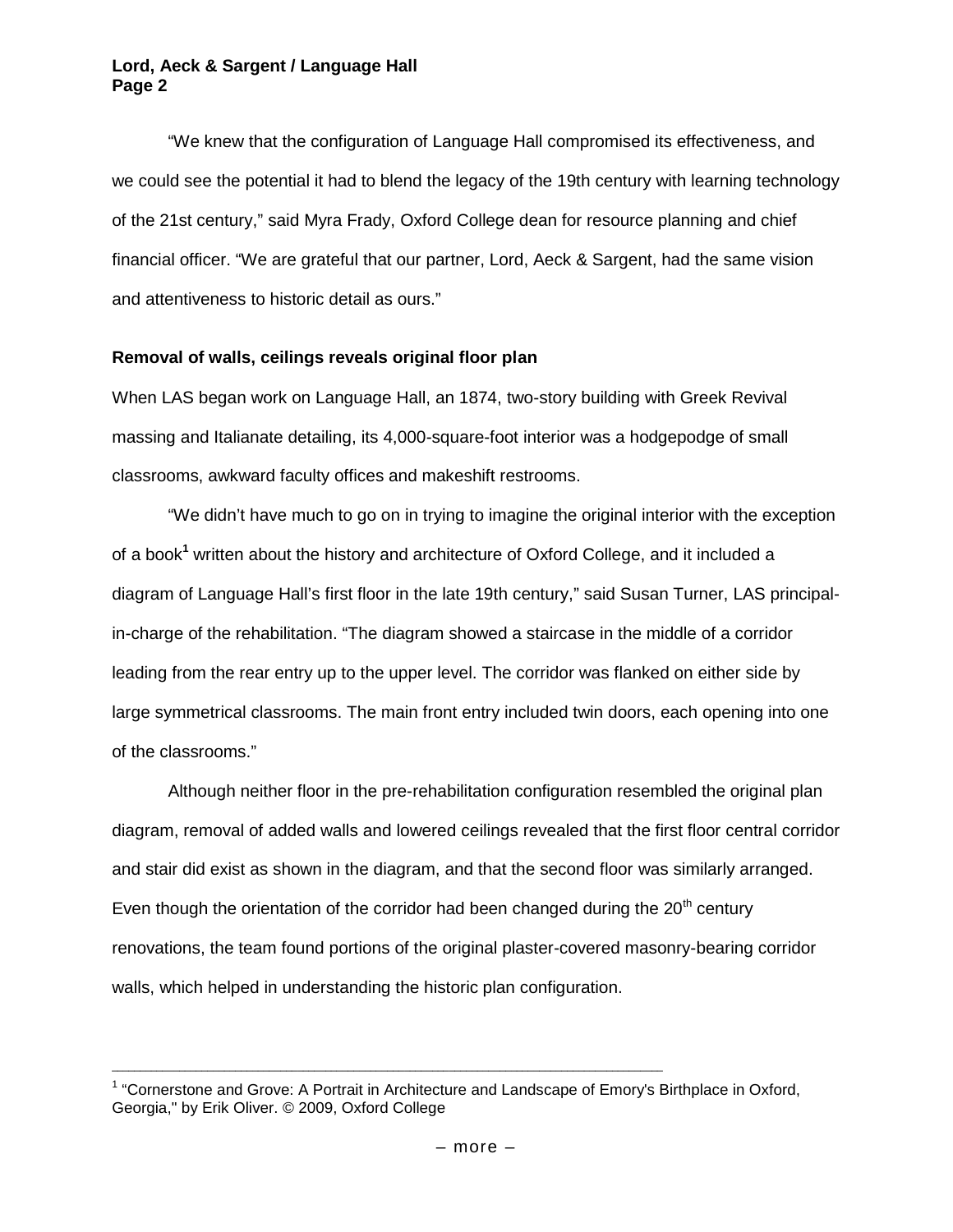#### **Sensitivity to Language Hall's historic character**

The College's program included a requirement for four classrooms, a perfect fit for the building's historic plan configuration. However, adaptation of the building to meet today's teaching needs also called for spaces that had never existed within the historic building. To accommodate these programmatic needs and to bring the building up to current codes and standards for comfort and convenience, the team developed a design approach that is organized around the historic central corridor, keeping the remaining remnants of the corridor walls, while also creating a widened area at the front of both floors that serves as lobby and student gathering space. New elements including an elevator, electrical closet, break room and three bathrooms, are all accessed from the central corridor and gathering space.

Debbie Fritz, LAS project manager, noted that the team was sensitive to maintaining the historic character and materials of the interior wherever it could.

"For example," Fritz said, "we discovered original heart pine floors when we removed floor tiles and carpeting. They were in good condition and needed only a light sanding and finish to restore.

"We also had to be creative in designing a forced-air HVAC system. After removing the lowered ceilings, we restored the original 12-foot-high ceilings by designing a soffit in front of each classroom to house the forced air system for supply and return air."

Fritz noted that during earlier renovations the original staircase had been eliminated and replaced by two unattractive egress staircases on either side of the front entrance doors. The LAS team removed these egress stairs and designed an open staircase in the front entry space. This new stair was designed to feel comfortable in a building of this era but is detailed in a simplified manner to set it apart from the historic elements of the building. The stair and second floor reconfiguration required removing floor joists, which were salvaged and used to mill the treads for the staircase.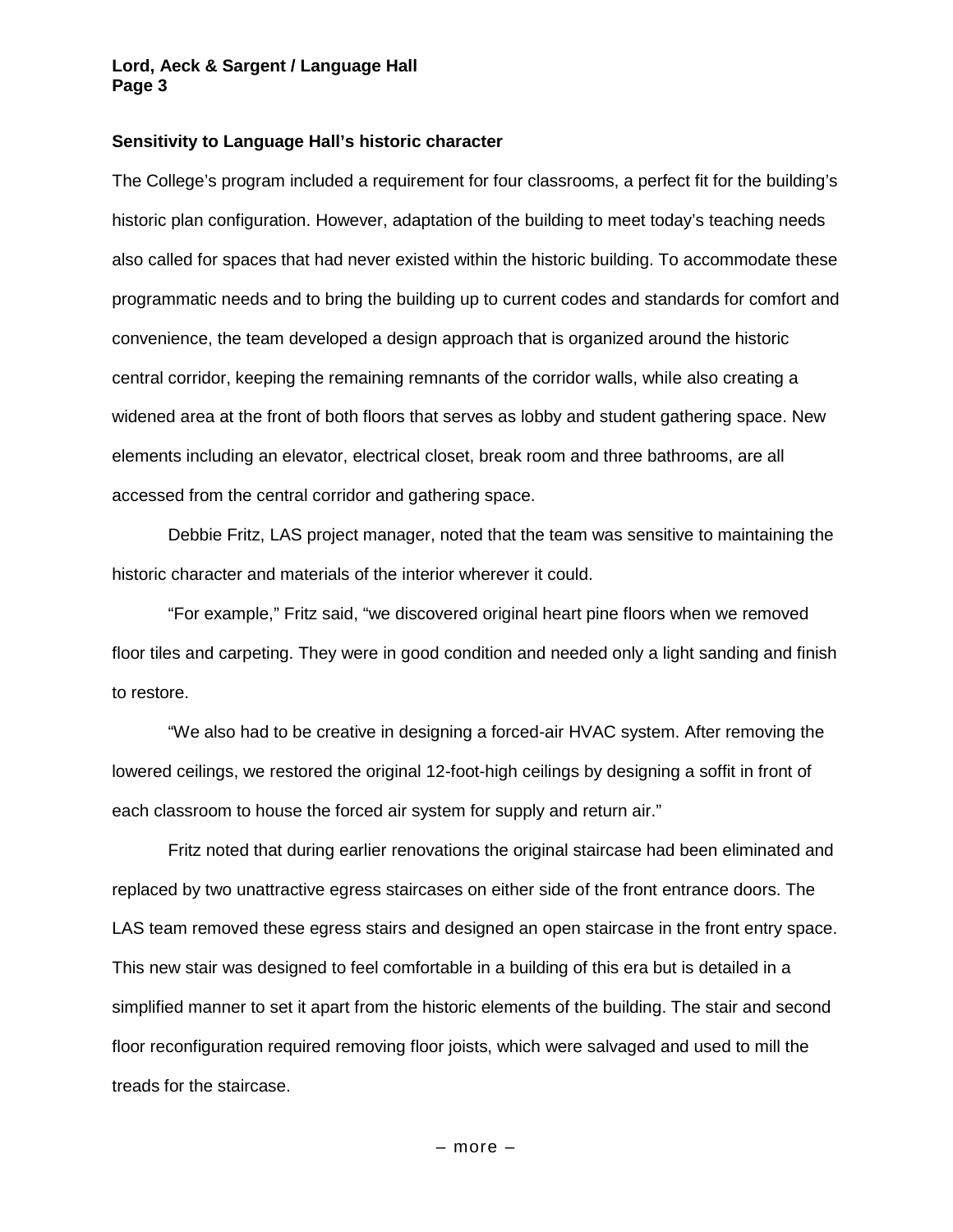"The new staircase is really gorgeous and allows you to see all the way up to the ceiling of the building from the ground floor," Frady said.

Like the original staircase, the original interior doors had been removed during one of the renovations. "Although we couldn't know for sure what the doors looked like, we designed transoms over the new interior doors because this was typical of Victorian era buildings. The original rear exterior door (with transom) of the building was the example we followed," Fritz said. "Like the stair, simple contemporary detailing differentiates these new doors from the historic example."

# **Exterior rehabilitation**

During one of Language Hall's 20th century renovations, shutters were removed from the windows, and the original double hung windows were replaced with aluminum windows. And since the building was originally heated by pot belly stoves long since disposed of, the chimneys at either end had been removed as well. While a full exterior restoration was not feasible, work was guided by several historic photographs from Emory's archives as well as by onsite investigation to understand the building's historic appearance.

The exterior restoration included:

- reconstruction of the chimneys;
- reinstallation of an ornamental wood gable vent that was discovered damaged in the attic and was restored;
- $\bullet$  painting of the trim work including corbels, window hoods, eaves and porch columns a deep brown in contrast to the lighter off-white color of the exterior; and
- replacement of the windows with replicas of the originals, using aluminum-clad wood painted a dark neutral color to blend with the deep brown and other rich neutral colors selected for the interior.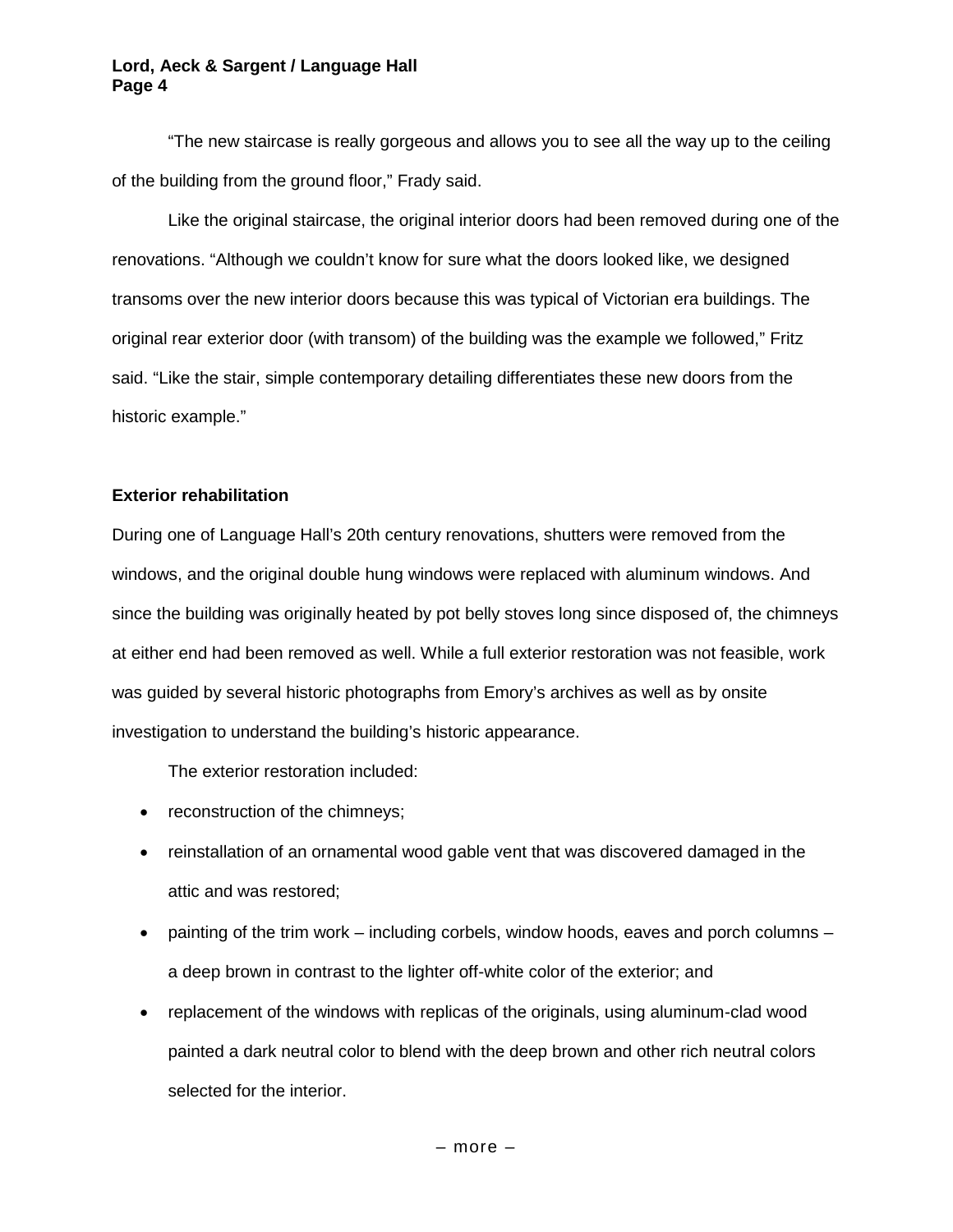"The exterior color scheme was selected based upon colors commonly used in the Victorian-era and on the tones and contrast that could be discerned from the historic black and white photographs," Fritz noted.

LAS also addressed accessibility for the building. "We were delighted to have the opportunity to bring Language Hall to the standards of the Americans with Disabilities Act," Frady said. "We wanted to create equal accessibility to the building while also ensuring that all entrances were aesthetically pleasing. The design and grading of the new side entrance accomplishes that, blending seamlessly with the rest of Language Hall."

#### **21st century classroom technology**

The once-again spacious classrooms are now filled with natural light. Three have moveable tables and chairs and can accommodate up to 33 seats, while the fourth is currently set up as a seminar room with 24 seats. The classrooms are enhanced with back-painted glass boards and podiums powered by SMART Technologies. This gives the instructors capability for free-form writing and interaction with content on a dedicated computer, which is simultaneously displayed on a 125-inch motorized screen.

One of the classrooms is also enhanced with a lecture-capture device that allows instructors to easily record their classroom teaching in both audio and video, using a touchpanel control system. Recorded video can then easily be distributed online for later review by students.

"The building speaks to an ideal classroom environment," Oxford's Frady said. "The faculty say they've noticed more energy from and attention paid by the students, and they attribute it to the natural light that flows through the building and to more elbow room for the students."

Frady added that students who attended Oxford College before Language Hall's

– more –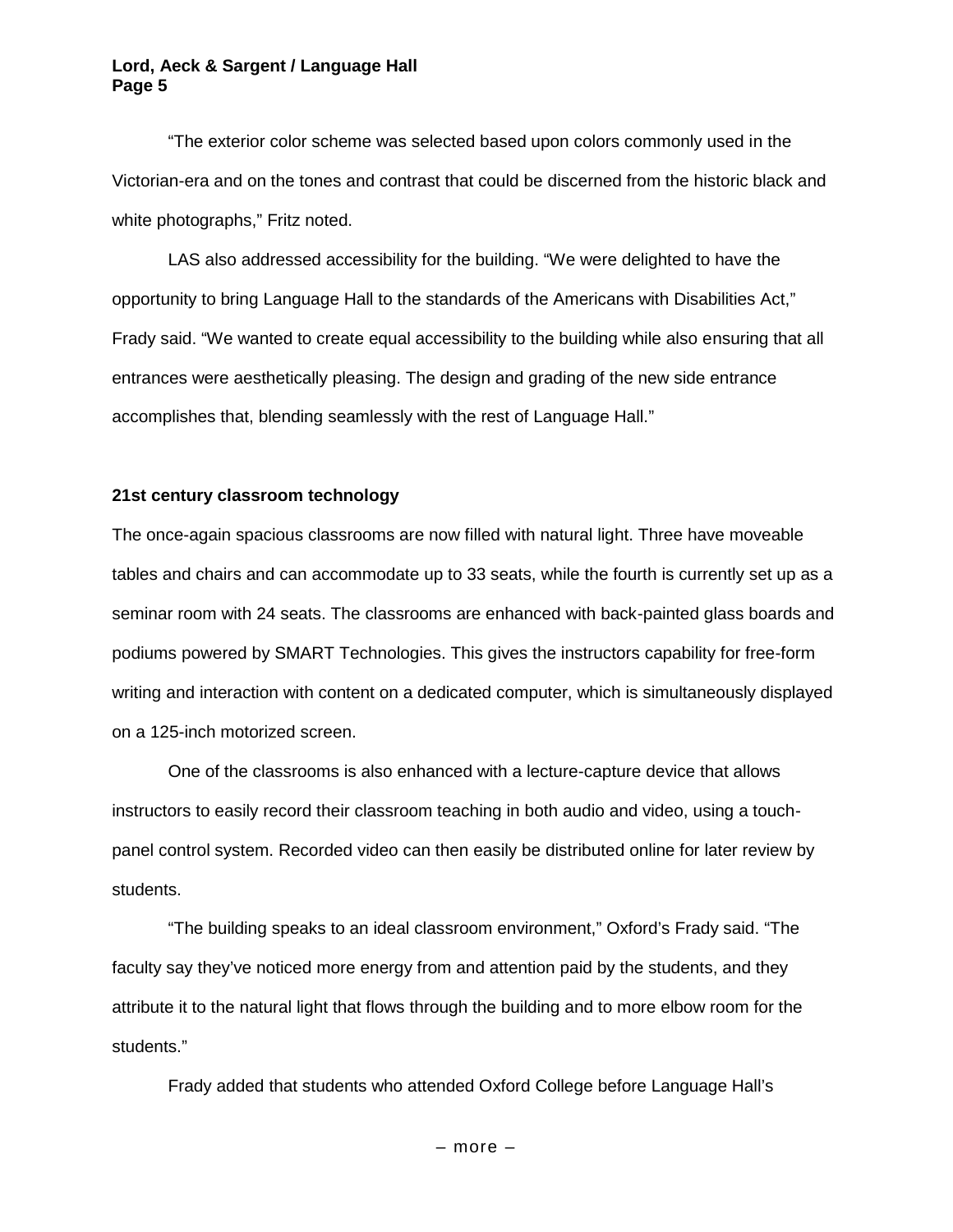classroom rehabilitation were amazed and eager to be sure they registered for classes held there once the building opened last January.

# **Addition inspired by a similar historic campus building**

The 2,000-square-foot, two-story Language Hall addition houses six faculty offices and ancillary spaces.

"Before designing the addition," Fritz said, "we looked at Humanities Hall, which is a historic building on campus built in the same year and architectural style as Language Hall. However, Humanities Hall has a cruciform-shaped plan versus the simple rectangular plan of Language Hall. After analyzing the space requirements for Language Hall, it made practical and aesthetic sense to locate the addition at the rear, and to create the same cruciform plan as its sibling building on campus, Humanities Hall.

"We removed a mechanical lean-to from the center back of the building and extended the original floor plan through the addition. The central corridor runs straight through, and there are three faculty offices on the main floor and three upstairs. For the second floor, we extended the central corridor though an old window in the original building. We saved this particular window hood (which can now be viewed from the corridor in the addition), along with the other exterior window hoods."

# **Green design strategies and products used**

Just as LAS was able to re-use the wooden floor joists in Language Hall's new central staircase, the firm found other ways to re-use materials, one of the project's key green design strategies. For example, granite steps that led up to the back entrance of the old building were displaced by the addition, so they were turned on their ends and used for a sculpture to decorate a garden on the site.